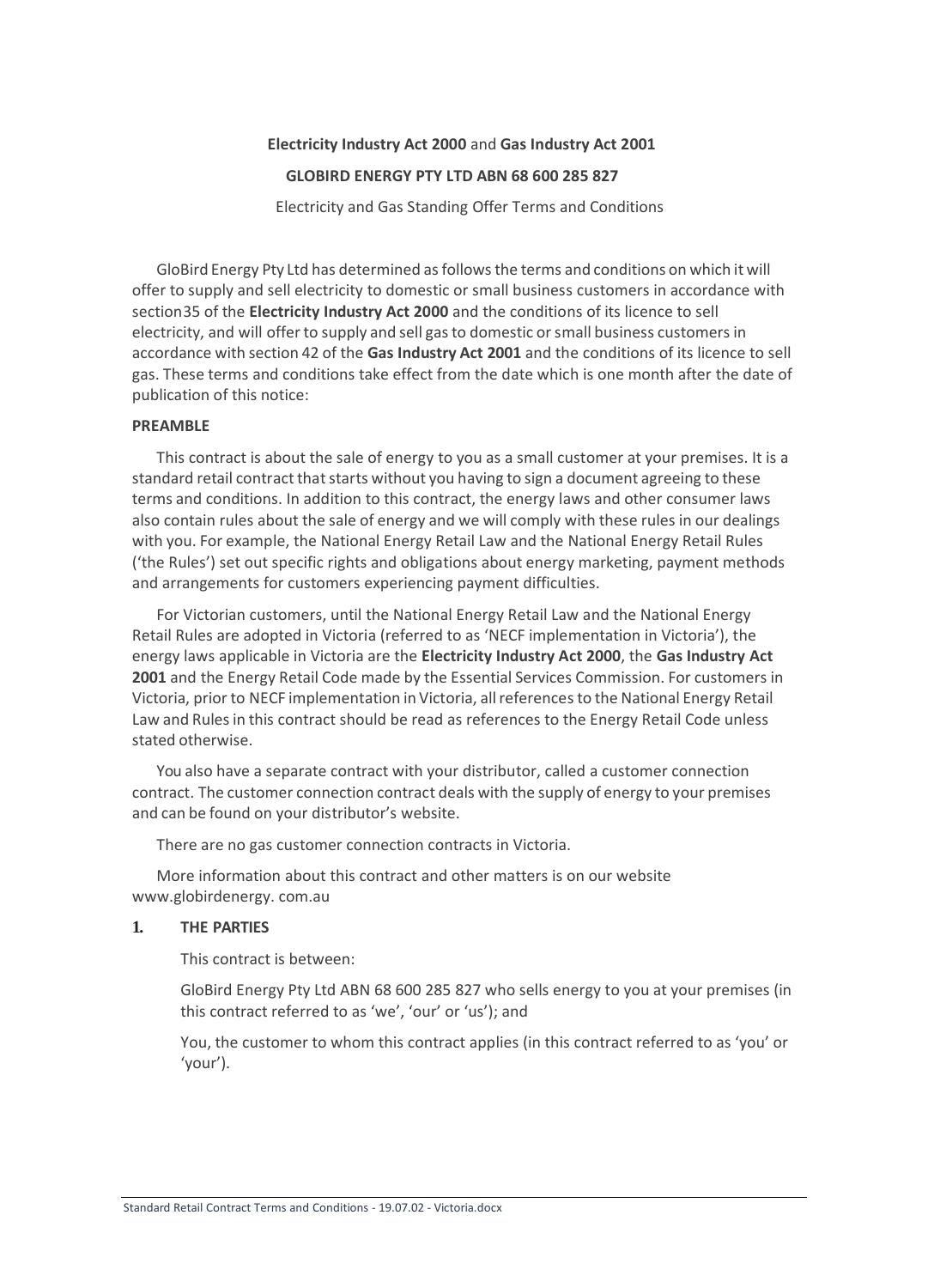### **2. DEFINITIONS ANDINTERPRETATION**

- a. Termsused inthis contracthave the samemeanings astheyhave intheNational Energy Retail Law and the Rules. However for ease of reference, a simplified explanation of some terms is given at the end of this contract.
- b. Where the simplified explanations given at the end of this contract differ from the definitions in the National Energy Retail Law and the Rules, the definitions in the National Energy Retail Law and the Rules prevail.

## **3. DO THESE TERMS AND CONDITIONS APPLY TO YOU?**

### **3.1 These are our terms and conditions**

This contract sets out the terms and conditions for a standard retail contract for a small customer under the National Energy Retail Law and the Rules.

### **3.2 Application of these terms and conditions**

These terms and conditions apply to you if:

- a. you are a residential customer; or
- b. you are a business customer who is a small customer; and
- c. you request us to sell energy to you at your premises; and
- d. you are not being sold energy for the premises under a market retail contract.

### **3.3 Electricity or gas**

Standard retail contracts apply to electricity and gas, but some terms may be expressed to apply only to one or the other. If we are your retailer for both electricity and gas, you have a separate contract with us for each of them.

### **4. WHAT IS THE TERM OF THIS CONTRACT?**

### **4.1 When does this contract start?**

This contract starts on the date you satisfy any pre-conditions set out in the National Energy Retail Law and the Rules, including giving us acceptable identification and your contact details for billing purposes.

### **4.2 When does this contract end?**

- a. This contract ends:
	- i. if you give us a notice stating you wish to end the contract  $-$  subject to paragraph (b), on a date advised by us of which we will give you at least 5 but no more than 20 business days' notice; or
	- ii. if you are no longer a small customer  $-$ 
		- A. subject to paragraph (b), on a date specified by us, of which we will give you at least 5 but no more than 20 business days' notice; or
		- B. if you have not told us of a change in the use of your energy from the time of the change in use; or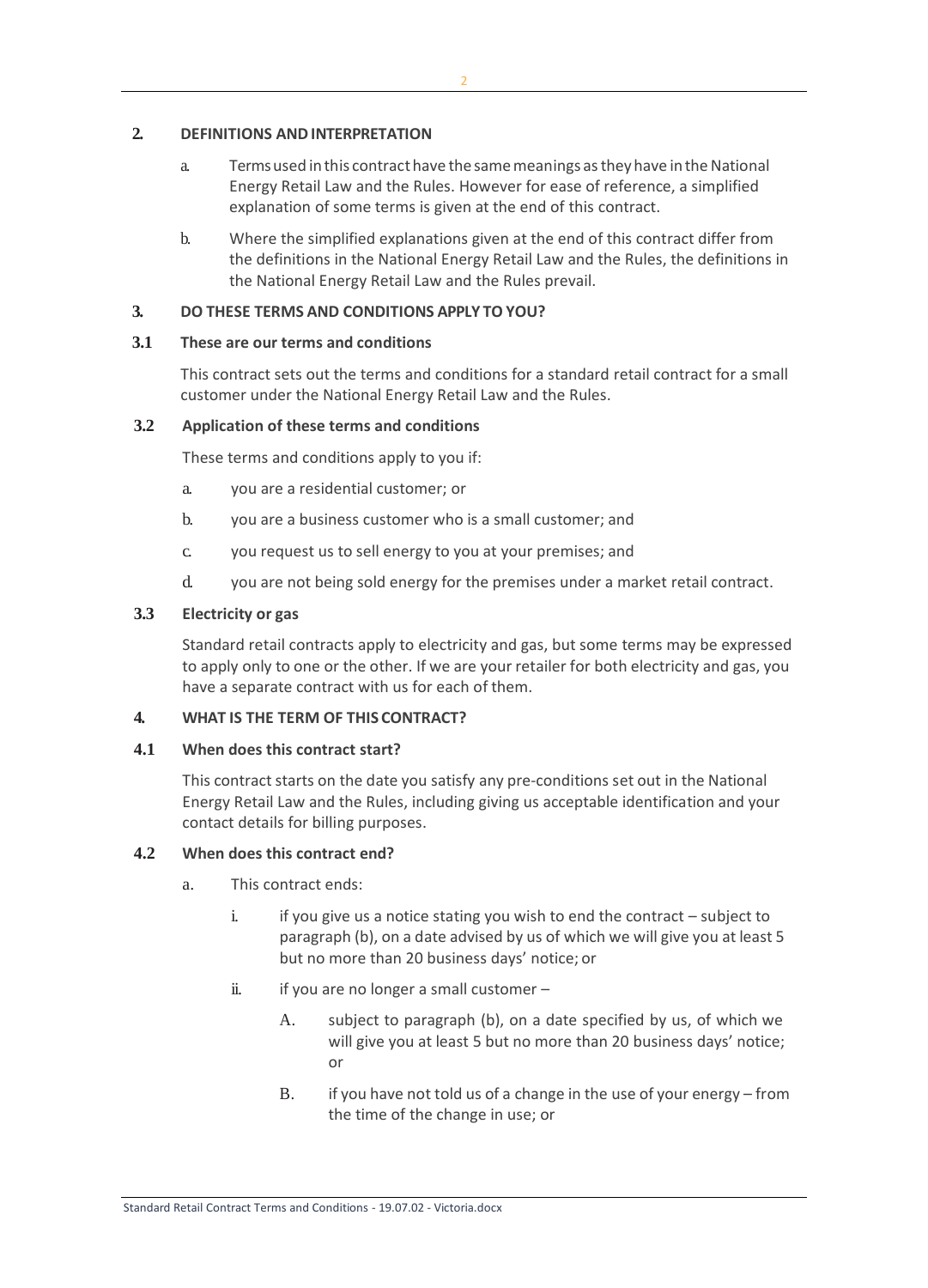- iii. if we both agree to a date to end the contract on the date that is agreed; or
- iv. if you start to buy energy for the premises from us or a different retailer under a customer retail contract – on the date the market retail contract starts; or
- v. if a different customer starts to buy energy for the premises on the date that customer's contract starts; or
- vi. if the premises are disconnected and you have not met the requirements in the Rules for reconnection – 10 business days from the date of disconnection.
- b. If you do not give us safe and unhindered access to the premises to conduct a final meter reading (where relevant), this contract will not end under paragraph (a)(i) or (ii) until we have issued you a final bill and you have paid any outstanding amount for the sale of energy.
- c. Rights and obligations accrued before the end of this contract continue despite the end of the contract, including any obligations to pay amounts to us.

## **4.3 Vacating your premises**

- a. If you are vacating your premises, you must provide your forwarding address to us for your final bill in addition to a notice under clause 4.2(a)(i) of this contract.
- b. When we receive the notice, we must use our best endeavours to arrange for the reading of the meter on the date specified in your notice (or as soon as possible after that date if you do not provide access to your meter on that date) and send a finalbill to you at the forwarding address stated in your notice.
- c. You will continue to be responsible for charges for the premises until your contract ends in accordance with clause 4.2 of this contract.

## **5. SCOPE OF THIS CONTRACT**

#### **5.1 What is covered by this contract?**

- a. Under this contract we agree to sell you energy at your premises. We also agree to meet other obligations set out in this contract and to comply with the energy laws.
- b. In return, you agree:
	- i. to be responsible for charges for energy supplied to the premises until this contract ends under clause 4.2 even if you vacate the premises earlier; and
	- ii. to pay the amounts billed by us under this contract; and
	- iii. to meet your obligations under this contract and the energy laws.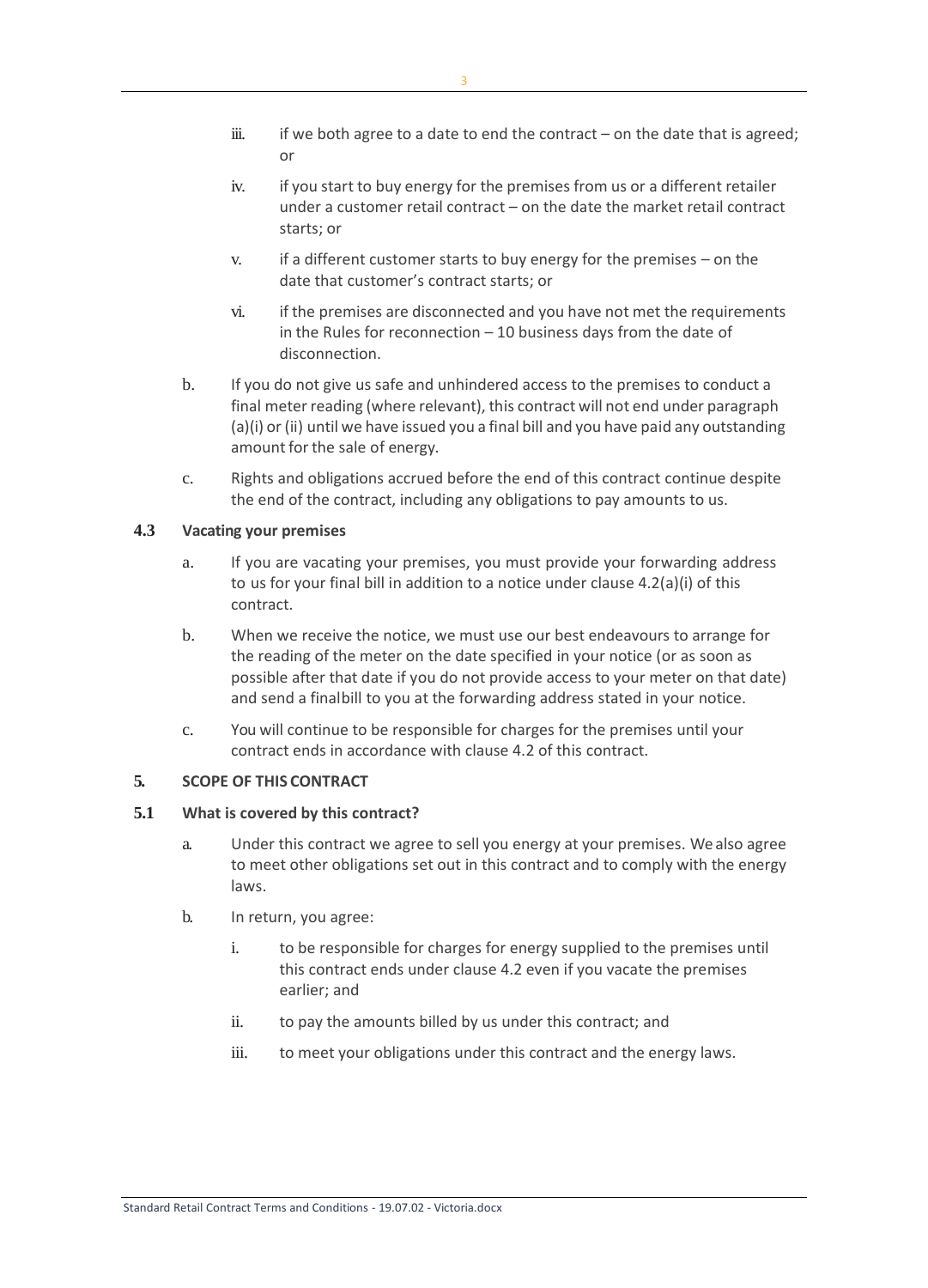### **5.2 What is not covered by this contract?**

This contract does not cover the physical connection of your premises to the distribution system, including metering equipment and the maintenance of that connection and the supply of energy to your premises. This is the role of your distributor under a separate contract called a customer connection contract.

There are no gas customer connection contracts in Victoria.

#### **6. YOUR GENERALOBLIGATIONS**

### **6.1 Full information**

You must give us any information we reasonably require for the purposes of this contract. The information must be correct, and you must not mislead or deceive us in relation to any information provided to us.

## **6.2 Updating information**

You must tell us promptly if information you have provided to us changes, including if your billing address changes or if your use of energy changes (for example, if you start runninga business at the premises).

### **6.3 Life support equipment**

- a. If a person living at your premises requires life support equipment, you must register the premises with us or your distributor. To register, you will need to give written confirmation from a registered medical practitioner of the requirement for life support equipment at the premises.
- b. You must tell us or your distributor if the life support equipment is no longer required at the premises.

## **6.4 Obligations if you are not an owner**

If you cannot meet an obligation relating to your premises under this contract because you are not the owner you will not be in breach of the obligation if you take all reasonable steps to ensure that the owner or other person responsible for the premises fulfils the obligation.

## **7. OUR LIABILITY**

- a. The quality and reliability of your electricity supply and the quality, pressure and continuity of your gas supply is subject to a variety of factors that are beyond our control as your retailer, including accidents, emergencies, weather conditions, vandalism, system demand, the technical limitations of the distribution system and the acts of other persons (such as your distributor), including at the direction of a relevant authority.
- b. To the extent permitted by law, we give no condition, warranty or undertaking, and we make no representation to you, about the condition or suitability of energy, its quality, fitness for purpose or safety, other than those set out in this contract.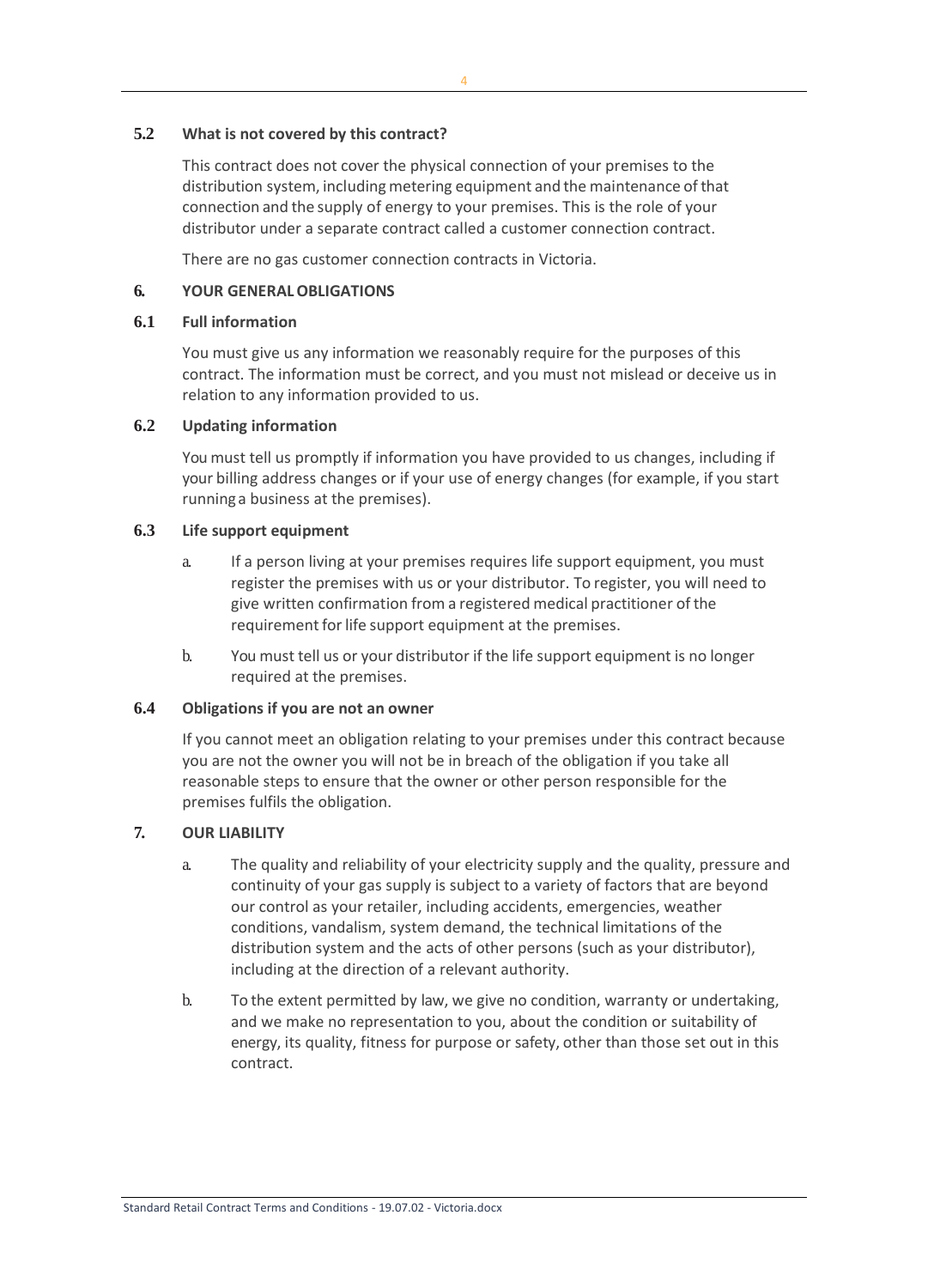- c. Unless we have acted in bad faith or negligently, the National Energy Retail Law excludes our liability for any loss or damage you suffer as a result of the total or partial failure to supply energy to your premises, which includes any loss or damage you suffer as a result of the defective supply of energy.
- d. Prior to NECF implementation in Victoria, the reference to the National Energy Retail Law in this clause 7(c) is a reference to, in the case of electricity, section 120 of the National Electricity Law as set out in the Schedule to the **National Electricity (South Australia) Act 1996** or, in the case of gas, to section 232 of the Gas Industry Act or section 33 of the **Gas Safety Act 1997** (Vic.).

## **8. PRICE FOR ENERGY AND OTHER SERVICES**

#### **8.1 What are our tariffs and charges?**

- a. Ourtariffs andchargesforthe saleof energy to youunderthis contract areour standing offer prices. These are published on our website and include your distributor's charges.
- b. Different tariffs and charges may apply to you depending on your circumstances. The conditions for each tariff and charge are set out in our standing offer prices.

Note: We do not impose any charges for the termination of this contract.

### **8.2 Changes to tariffs and charges**

- a. If we vary our standing offer prices, we will publish the variation in a newspaper and on our website at least 10 business days before it starts. We will also include details with your next bill if the variation affects you.
- b. Our standing offer prices will not be varied more often than once every 6 months.

#### **8.3 Variation of tariff due to change of use**

If a change in your use of energy means you are no longer eligible forthe particular tariff you are on, we may transfer you to a new tariff under our standing offer prices:

- a. if you notify us there has been a change of use from the date of notification; or
- b. if you have not notified us of the change of use retrospectively from the date the

change of use occurred.

#### **8.4 Variation of tariff or type of tariff on request**

- a. If you think you satisfy the conditions applying to another tariff or type of tariff under our standing offer prices, you can ask us to review your current circumstances to see whether that tariff or type of tariff can apply to you.
- b. If you meet the requirements for another tariff or type of tariff and request us to do so, we must:
	- i. transfer you to that other tariff within 10 business days; or
	- ii. transfer you to that other type of tariff from the date the meter is read or the type of meter is changed (if needed).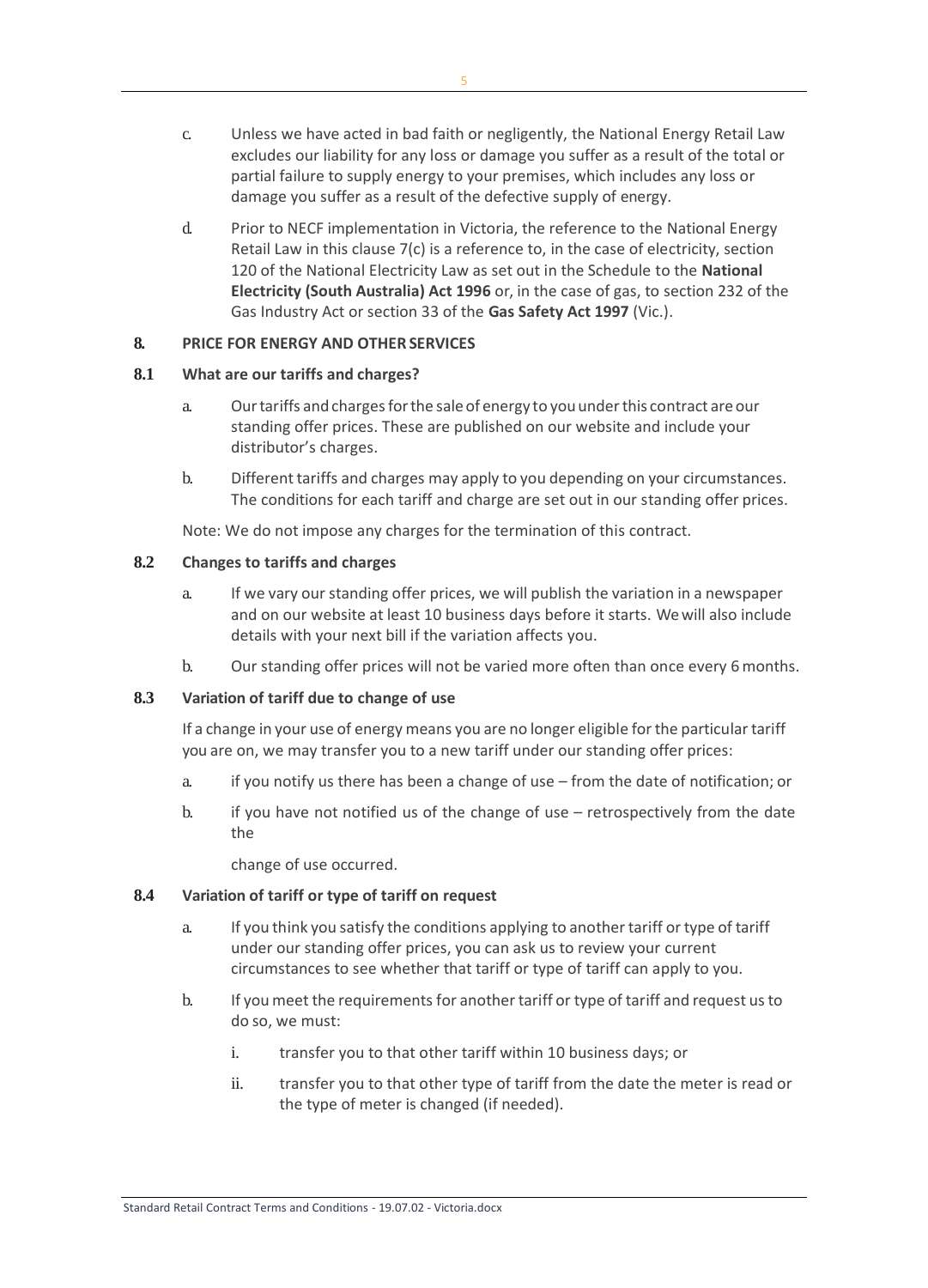#### **8.5 Changes to tariffs or type of tariff during a billing cycle**

If a tariff applying to you changes during a billing cycle, we will calculate your next bill on a proportionate basis.

#### **8.6 GST**

Amounts specified in the standing offer prices from time to time and other amounts payable under this are inclusive of GST.

#### **9. BILLING**

#### **9.1 General**

We will send a bill to you as soon as possible after the end of each billing cycle. We will send the bill:

- a. to you at the address nominated by you; or
- b. to a person authorised in writing by you to act on your behalf at the address specified by you.

### **9.2 Calculating the bill**

Bills we send to you ('your bills') will be calculated on:

- a. the amount of energy consumed at your premises during the billing cycle (using information obtained from reading your meter or otherwise in accordance with the Rules); and
- b. the amount of fees and charges for any other services provided under this contract during the billing cycle; and
- c. the charges payable for services provided by your distributor, including connection charges if you have asked for a new connection or connection alteration and have not made alternative arrangements with your distributor.

#### **9.3 Estimating the energy usage**

a. We may estimate the amount of energy consumed at your premises if your meter cannot be read, if your metering data is not obtained (for example, if access to the meter is not given or the meter breaks down or is faulty), or if you otherwise consent.

In Victoria, a retailer must obtain a customer's 'explicit informed consent'to base the customer's bill on an estimation, unless the meter cannot be read or the metering data is not obtained.

- b. If we estimate the amount of energy consumed at your premises to calculate a bill, we must:
	- i. clearly state on the bill that it is based on an estimation; and
	- ii. when your meter is later read, adjust your bill for the difference between the estimate and the energy actually used.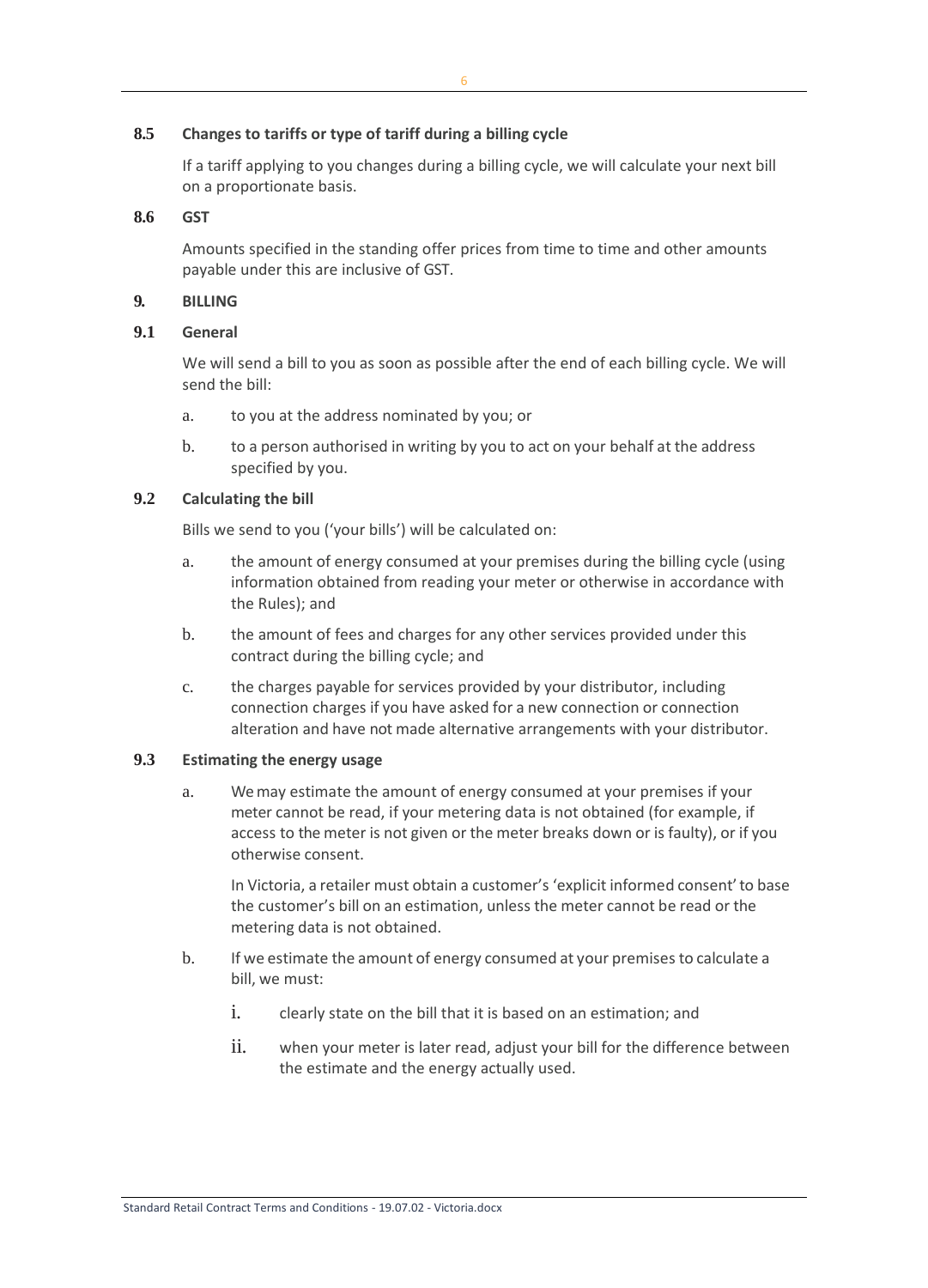- c. If the later meter read shows that you have been undercharged, we will allow you to pay the undercharged amount in instalments, over the same period of time during which the meter was not read (if less than 12 months), or otherwise over 12 months.
- d. If the meter has not been read due to your actions, and you request us to replace the estimated bill with a bill based on an actual reading of the meter, we will comply with your request but may charge you any cost we incur in doing so.

#### **9.4 Your historical billing information**

Upon request, we must give you information about your billing history for the previous 2 years free of charge. However, we may charge you if we have already given you this information in the previous 12 months, or if you require information going back more than 2 years.

### **9.5 Bill smoothing**

We may, where you agree, arrange for you to pay your bills under a bill smoothing arrangement, which is based on a 12 monthly estimate of your energy consumption.

#### **10. PAYING YOUR BILL**

### **10.1 What you have to pay**

You must pay to us the amount shown on each bill by the date for payment (the pay-by date) on the bill. The pay-by date will be no earlier than 13 business days from the date on which we issue your bill.

#### **10.2 Issue of reminder notices**

If you have not paid your bill by the pay-by date, we will send you a reminder notice that payment isrequired. The reminder notice will give you a further due date for payment which will be not less than 6 business days after we issue the notice.

### **10.3 Difficulties in paying**

If you have difficulties paying your bill, you should contact us as soon as possible. We will provide you with information about your entitlements as a Victorian energy customer.

#### **10.4 Late payment fees**

If you have not paid a bill by the pay-by date, we may require you to pay a late payment fee, which is part of our standing offer prices published on our website.

### **11. METERS**

- a. You must allow safe and unhindered access to your premises for the purposes of reading and maintaining the meters (where relevant).
- b. We will use our best endeavours to ensure that a meter reading is carried out as frequently as is needed to prepare your bills, consistently with the metering rules and in any event at least once every 12 months.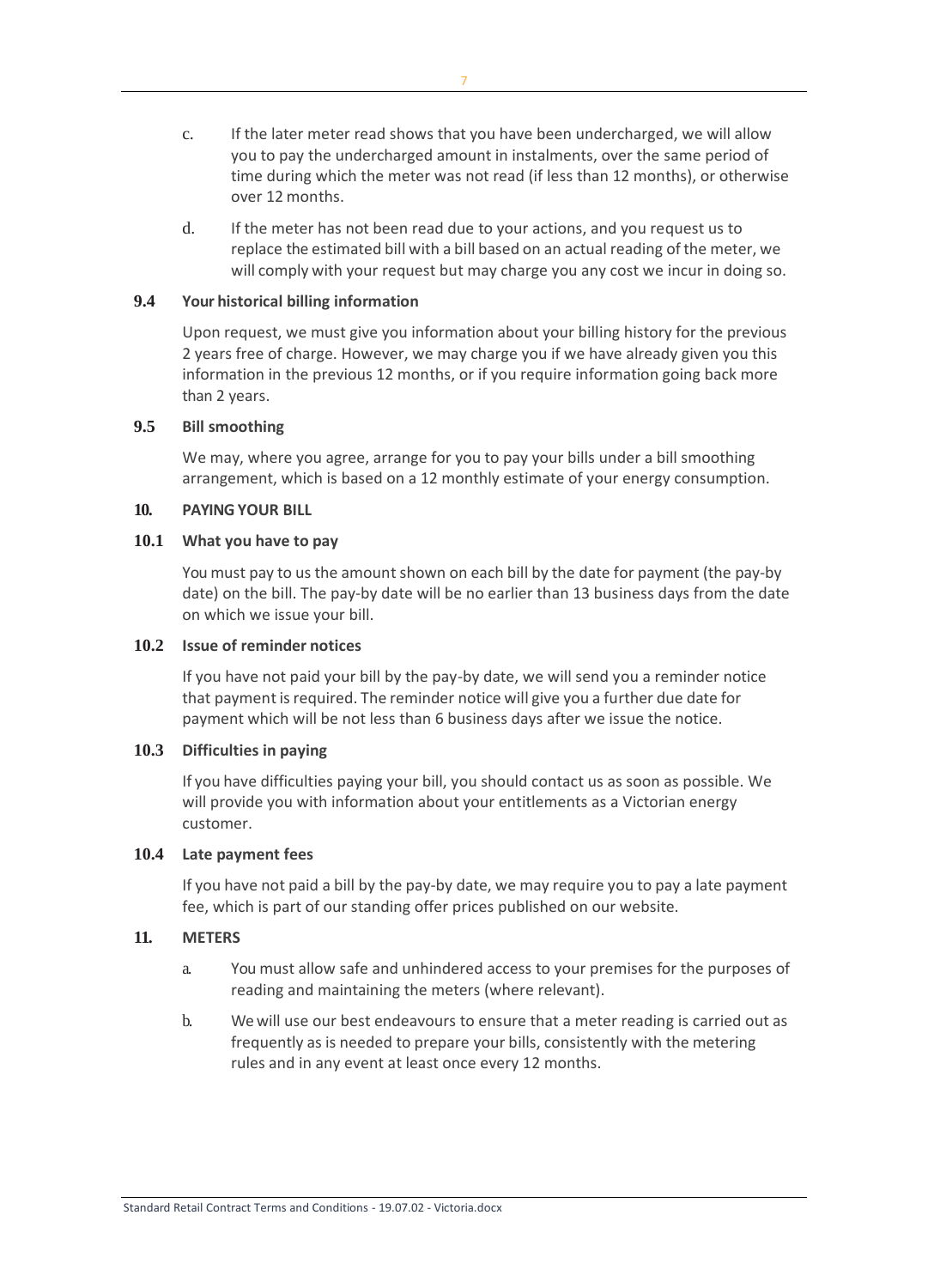## **12. UNDERCHARGING AND OVERCHARGING**

## **12.1 Undercharging**

- a. If we have undercharged you, we may recover the undercharged amount from you. If we recover an undercharged amount from you:
	- i. we will not charge interest on the undercharged amount; and
	- ii. we will offer you time to pay the undercharged amount in instalments over the same period of time during which you were undercharged (if less than 12 months), or otherwise over 12 months.
- b. The maximum amount we can recover from you is limited to the amount that has been undercharged in the 9 months immediately before we notify you, unless the undercharge is your fault, or results from your unlawful act or omission.

## **12.2 Overcharging**

- a. Where you have been overcharged by less than \$50, and you have already paid the overcharged amount, we must credit that amount to your next bill.
- b. Where you have been overcharged \$50 or more, we must inform you within 10 business days of our becoming aware of the overcharge and, if you have already paid that amount, we must credit that amount to your next bill. However, if you request otherwise, we will comply with that request.
- c. If you have stopped buying energy from us, we will use our best endeavours to pay the overcharged amount to you within 10 business days.
- d. If you have been overcharged as a result of your own fault or unlawful act or omission, we may limit the amount we credit or pay you to the amount you were overcharged in the last 12 months.

### **12.3 Reviewing your bill**

- a. If you disagree with the amount you have been charged, you can ask usto review your bill in accordance with our standard complaints and dispute resolution procedures.
- b. If you ask us to, we must arrange for a check of the meter reading or metering data or for a test of the meter in reviewing the bill. You will be liable for the cost of the check or test and we may request payment in advance. However, if the meter or metering data proves to be faulty or incorrect, we must reimburse you for the amount paid.

Customers in Victoria are not required to pay for a meter check or test in advance.

- c. If your bill is being reviewed, you are still required to pay any other bills from us that are due for payment and the lesser of:
	- i. the portion of the bill that you do not dispute; or
	- ii. an amount equal to the average of your bills in the last 12 months.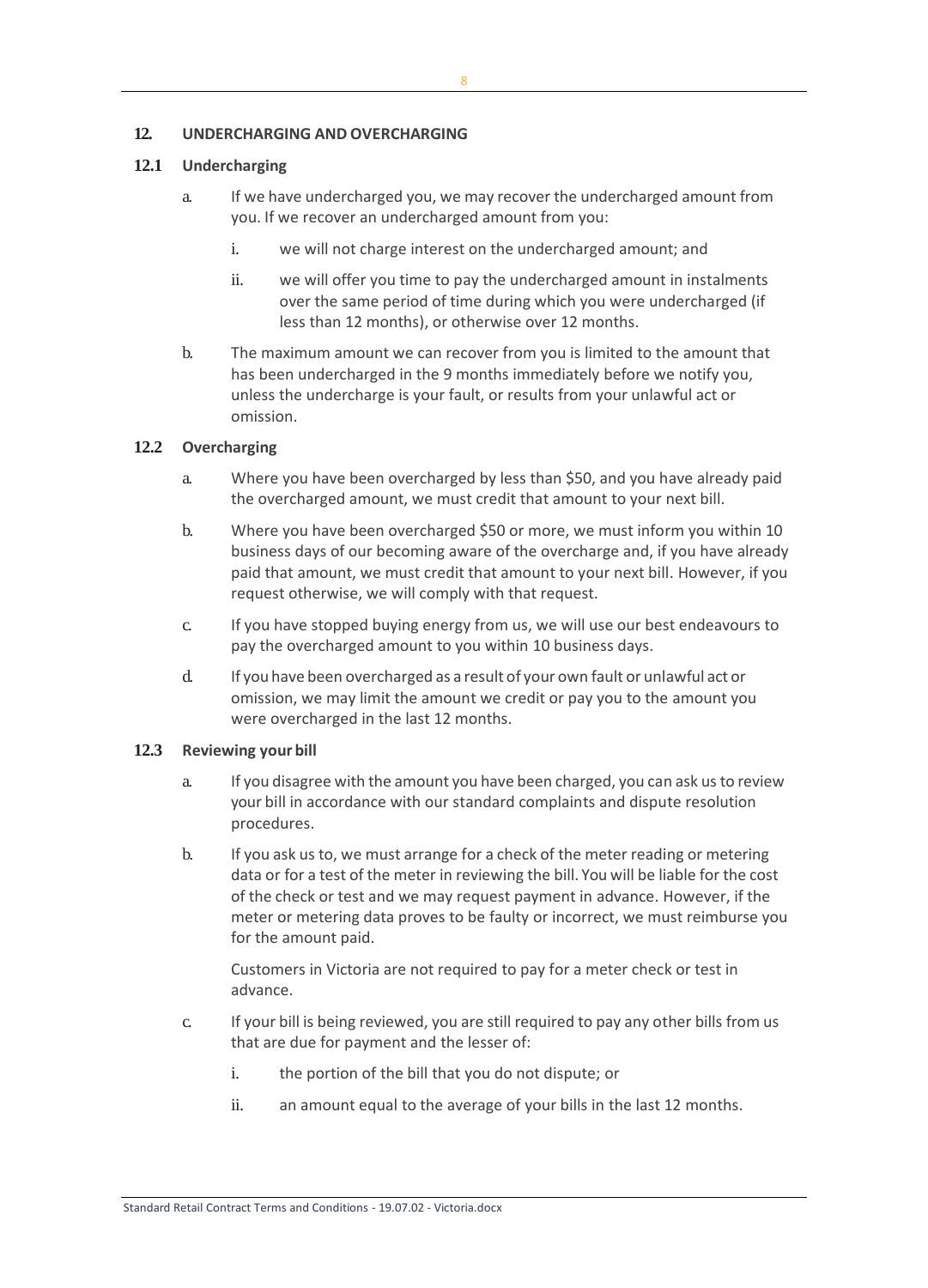### **13. SECURITY DEPOSITS**

### **13.1 Security deposit**

We may require that you provide a security deposit. The circumstances in which we can require a security deposit and the maximum amount of the security deposit are governed by the Rules.

#### **13.2 Interest on security deposits**

Where you have paid a security deposit, we must pay you interest on the security deposit at a rate and on terms required by the Rules.

### **13.3 Use of a security deposit**

- a. We may use your security deposit, and any interest earned on the security deposit, to offset any amount you owe under this contract:
	- i. if you fail to pay a bill and as a result we arrange for the disconnection of your premises; or
	- ii. in relation to a final bill (i.e. a bill we issue when you vacate the premises or when you stop purchasing energy from us at your premises or when you request that your premises be disconnected).
- b. If we use your security deposit or any accrued interest to offset amounts owed to us, we will advise you within 10 business days.

### **13.4 Return of security deposit**

- a. We must return your security deposit and any accrued interest in the following circumstances:
	- i. you complete 1 years' payment (in the case of residential customers) or 2 years'payment (in the case of business customers) by the pay-by dates on our initial bills; or
	- ii. subject to clause 14.3 of this contract, you stop purchasing energy at the relevant premises under this contract.
- b. If you do not give us any reasonable instructions, we will credit the amount of the security deposit, together with any accrued interest, to your next bill.

#### **14. DISCONNECTION OF SUPPLY**

#### **14.1 When can we arrange for disconnection?**

Subject to us satisfying the requirements in the Rules, we may arrange for the disconnection of your premises if:

- a. you do not pay your bill by the *pay-by-date* or, if you are a *residential customer*  receiving assistance under Part 3 of the Energy Retail Code, you fail to make a payment or otherwise do not adhere to the terms of that assistance; or
- b. you do not provide a security deposit we are entitled to require from you; or
- c. you do not give access to your premises to read a meter (where relevant) for 3 consecutive meter reads; or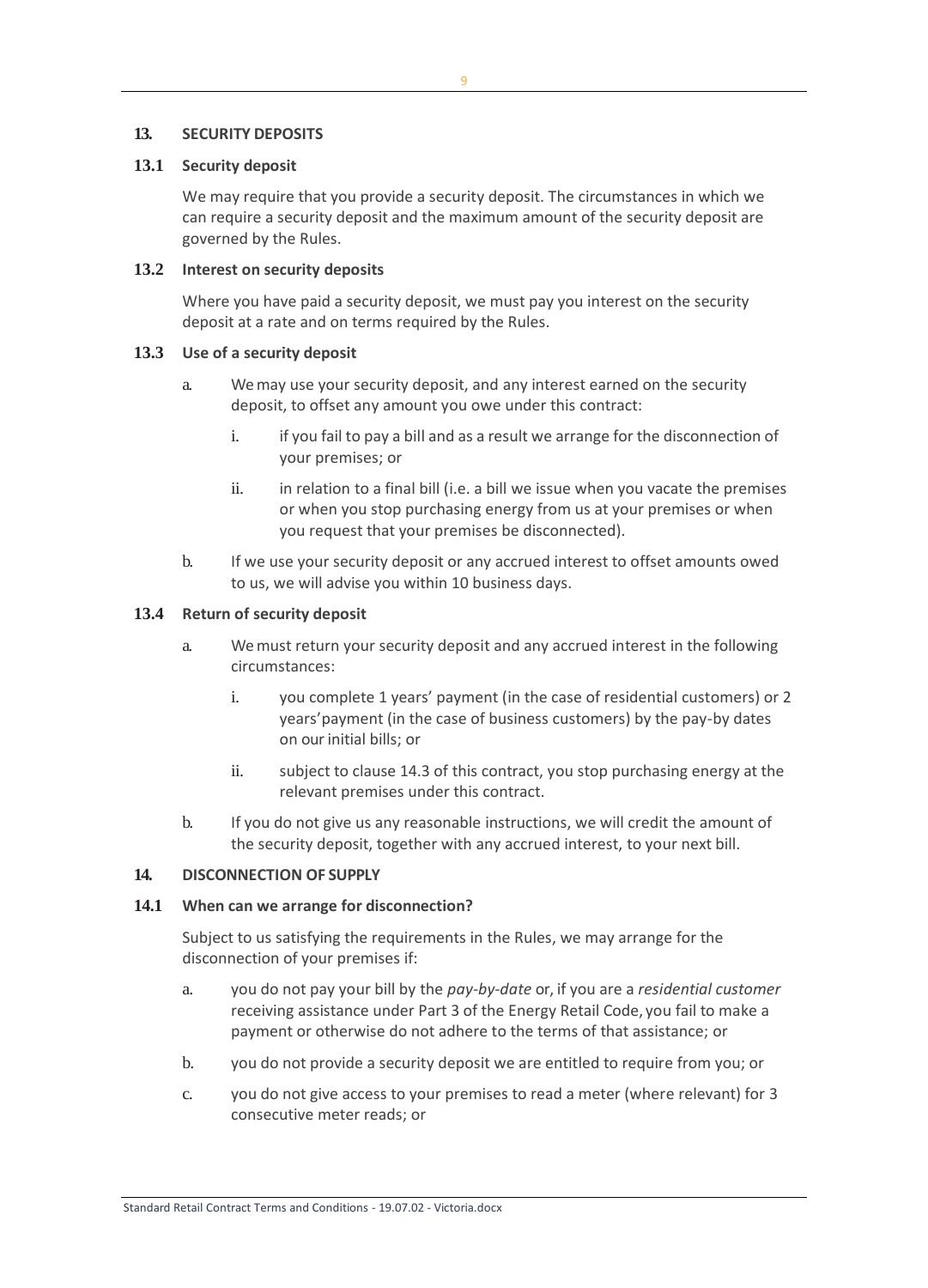- d. there has been illegal or fraudulent use of energy at your premises in breach of clause 16 of this contract; or
- e. we are otherwise entitled or required to do so under the Rules or by law.

#### **14.2 Notice and warning of disconnection**

Before disconnecting your premises, we must comply with relevant warning notice requirements and other provisions in the Rules. However, we are not required to provide a warning notice prior to disconnection in certain circumstances(for example, where there has been illegal or fraudulent use of energy at your premises or where there is an emergency or health and safety issue).

### **14.3 When we must not arrange disconnection**

- a. Subject to paragraph (b), your premises may not be disconnected during the following times ('the protected period'):
	- i. on a business day before 8.00 am or after 3.00 pm.

The protected period for a residential customer in Victoria is before 8.00 am or after 2.00 pm. The protected period for a business customer in Victoria is before 8.00 am or after 3.00 pm; or

- ii. on a Friday or the day before a public holiday; or
- iii. on a weekend or a public holiday; or
- iv. on the days between 20 December and 31 December (both inclusive) in any year; or
- v. if you are being disconnected under clause 14.1(a), during an extreme weather event.

Paragraph (v) does not apply inVictoria.

- b. Your premises may be disconnected within the protected period:
	- i. for reasons of health and safety; or
	- ii. in an emergency; or
	- iii. as directed by a relevant authority; or
	- iv. if you are in breach of clause 6.5 of your customer connection contract which deals with interference with energy equipment.

Victorian customers may be disconnected if it is permitted under their connection contract or under the applicable energy laws; or

- v. if you request us to arrange disconnection within the protected period; or
- vi. if your premises contain a commercial business that only operates within the protected period and where access to the premises is necessary to effect disconnection; or
- vii. where the premises are not occupied.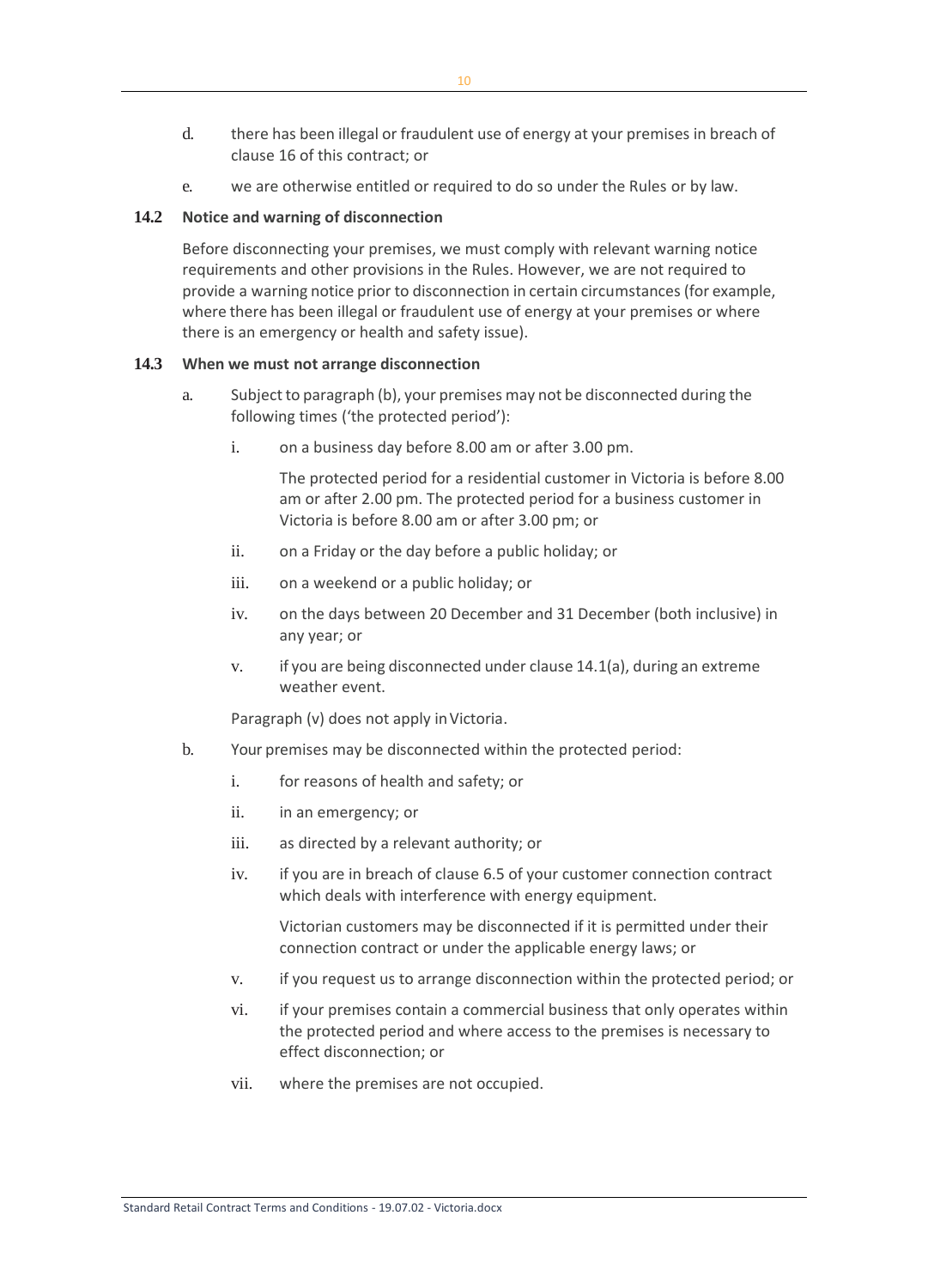#### **15. RECONNECTION AFTER DISCONNECTION**

- a. We must request your distributor to reconnect your premises if, within 10 business days of your premises being disconnected:
	- i. you ask us to arrange for reconnection of your premises; and
	- ii. you rectify the matter that led to the disconnection; and
	- iii. you pay any reconnection charge (if requested).
- b. We may terminate this contract 10 business days following disconnection if you do not meet the requirements in paragraph (a).

### **16. WRONGFULAND ILLEGAL USE OF ENERGY**

#### **16.1 Use of energy**

You must not, and must take reasonable steps to ensure others do not:

- a. illegally use energy supplied to your premises; or
- b. interfere or allow interference with any energy equipment that is at your premises except as may be permitted by law; or
- c. use the energy supplied to your premises or any energy equipment in a manner that:
	- i. unreasonably interferes with the connection or supply of energy to another customer; or
	- ii. causes damage or interference to any third party; or
- d. allow energy purchased from us to be used otherwise than in accordance with this contract and the Rules; or
- e. tamper with, or permit tampering with, any meters or associated equipment.

#### **17. NOTICES ANDBILLS**

- a. Notices and bills under this contract must be sent in writing, unlessthis contract or the National Energy Retail Law and the Rules say otherwise.
- b. Anotice or bill sent under this contract is taken to have been received by you or by us (as relevant):
	- i. on the date it is handed to the party, left at the party's premises (in your case) or one of our offices (in our case) or successfully faxed to the party (which occurs when the sender receives a transmission report to that effect); or
	- ii. on the date 2 business days after it is posted; or
	- iii. on the date of transmission (unless the sender receives notice that delivery did not occur or has been delayed) if sent electronically and the use of electronic communication has been agreed between us.
- c. Our contact details for you to contact us or send us a notice are as set out in our bill to you, or as notified to you from time to time.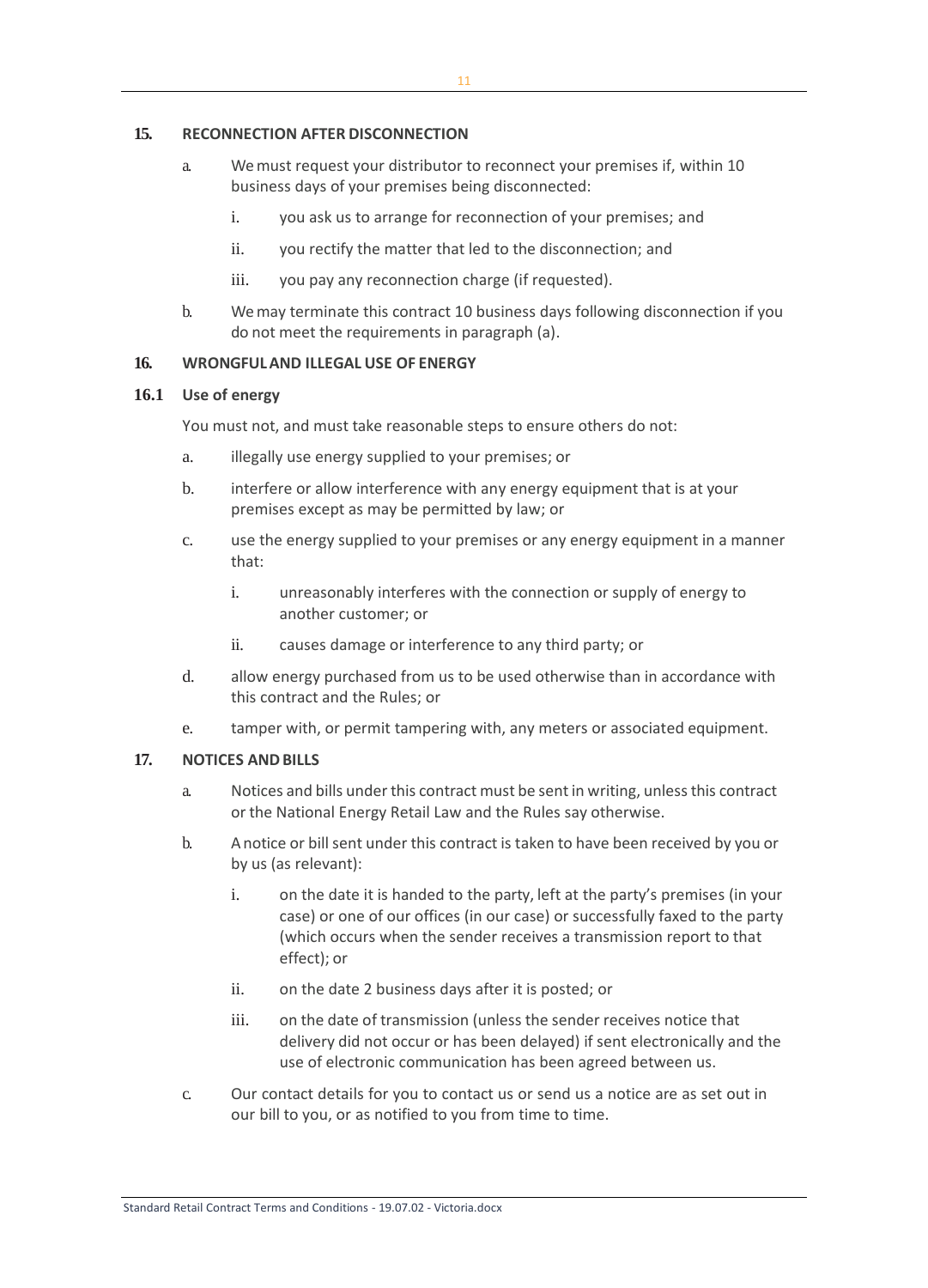#### **18. PRIVACY ACTNOTICE**

We will comply with all relevant privacy legislation in relation to your personal information. You can find a summary of our privacy policy on our website. If you have any questions, you can contact our privacy officer.

### **19. COMPLAINTS AND DISPUTE RESOLUTION**

### **19.1 Complaints**

If you have a complaint relating to the sale of energy by us to you, or this contract generally, you may lodge a complaint with us in accordance with our standard complaints and dispute resolution procedures. Note: Our standard complaints and dispute resolution procedures are published on our website.

### **19.2 Our obligations in handling complaints**

If you make a complaint, we must respond to your complaint within the required timeframes set out in our standard complaints and dispute resolution procedures and inform you:

- a. of the outcome of your complaint and the reasons for our decision; and
- b. that if you are not satisfied with our response, you have a right to refer the complaint to the Energy and Water Ombudsman Victoria (EWOV).

### **20. FORCE MAJEURE**

### **20.1 Effect of force majeure event**

If either party to this contract cannot meet an obligation under this contract because of an event outside the control of that party ('a force majeure event'):

- a. the obligation, other than an obligation to pay money, is suspended to the extent it is affected by the force majeure event for as long as the force majeure event continues; and
- b. the affected party must use its best endeavours to give the other party prompt notice of that fact including full particulars of the event, an estimate of its likely duration, the extent to which the affected party's obligations are affected and the steps being taken to remove, overcome or minimise those effects.

#### **20.2 Deemed prompt notice**

If the effects of a force majeure event are widespread, we will be deemed to have givenyou prompt notice if we make the necessary information available by way of a 24 hour telephone service within 30 minutes of being advised of the event or otherwise as soon as practicable.

#### **20.3 Obligation to overcome or minimise effect of force majeure event**

A party that claims a force majeure event must use its best endeavours to remove, overcome or minimise the effects of that event as soon as practicable.

#### **20.4 Settlement of industrial disputes**

Nothing in this clause requires a party to settle an industrial dispute that constitutes a force majeure event in any manner other than the manner preferred by that party.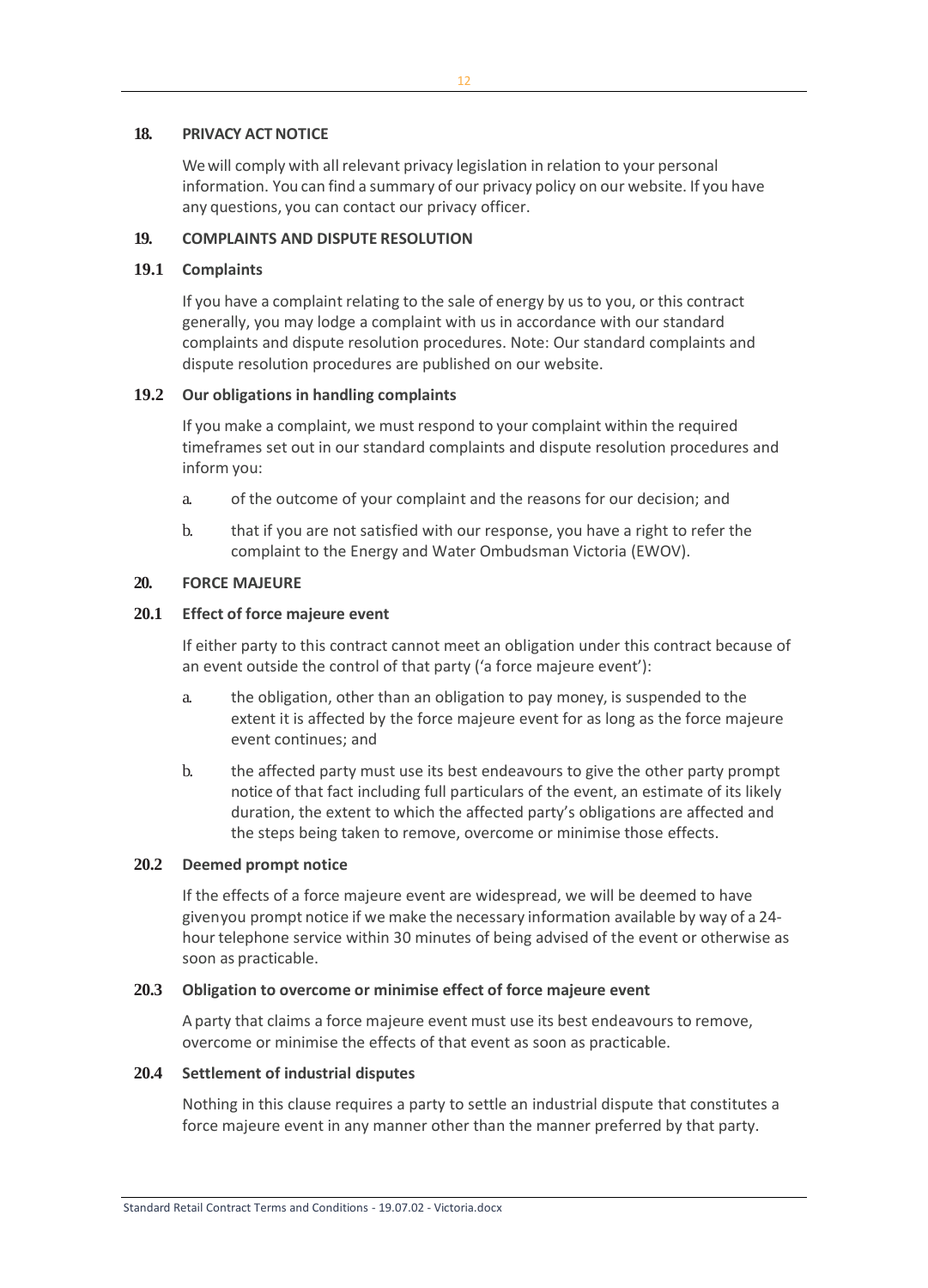### **21. APPLICABLE LAW**

The laws of Victoria govern this contract.

### **22. RETAILER OF LAST RESORT EVENT**

If we are no longer entitled by law to sell energy to you due to a Retailer of Last Resort (RoLR) event occurring in relation to us, we are required under the National Energy Retail Law and the Rules to provide relevant information (including your name, billing address and metering identifier) to the entity appointed as the relevant designated retailer for the RoLR event and this contract will come to an end.

### **23. GENERAL**

### **23.1 Our obligations**

Some obligations placed on us under this contract may be carried out by another person. If an obligation is placed on us to do something under this contract, then:

- a. we are taken to have complied with the obligation if another person does it on our behalf; and
- b. if the obligation is not complied with, we are still liable to you for the failure to comply with this contract.

#### **23.2 Amending this contract**

a. This contract may only be amended in accordance with the procedures set out in the National Energy Retail Law.

For Victorian customers the procedures are set out in section 40A of the Electricity Industry Act and section 48 Gas Industry Act.

b. We must publish any amendments to this contract on our website.

## **Simplified explanation of terms**

*'billing cycle'* means the regular recurrent period for which you receive a bill from us;

*'business day'* means a day other than a Saturday, a Sunday or a public holiday;

*'customer'* means a person who buys or wants to buy energy from a retailer;

*'customer connection contract'* means a contract between you and your distributor forthe provision of customer connection services. There are no gas customer connection contracts in Victoria;

*'designated retailer'* means the financially responsible retailer for the premises (where you have an existing connection) or the local area retailer (where you do not have an existing connection) for your premises;

*'disconnection'* means an action to prevent the flow of energy to the premises, but does not include

an interruption;